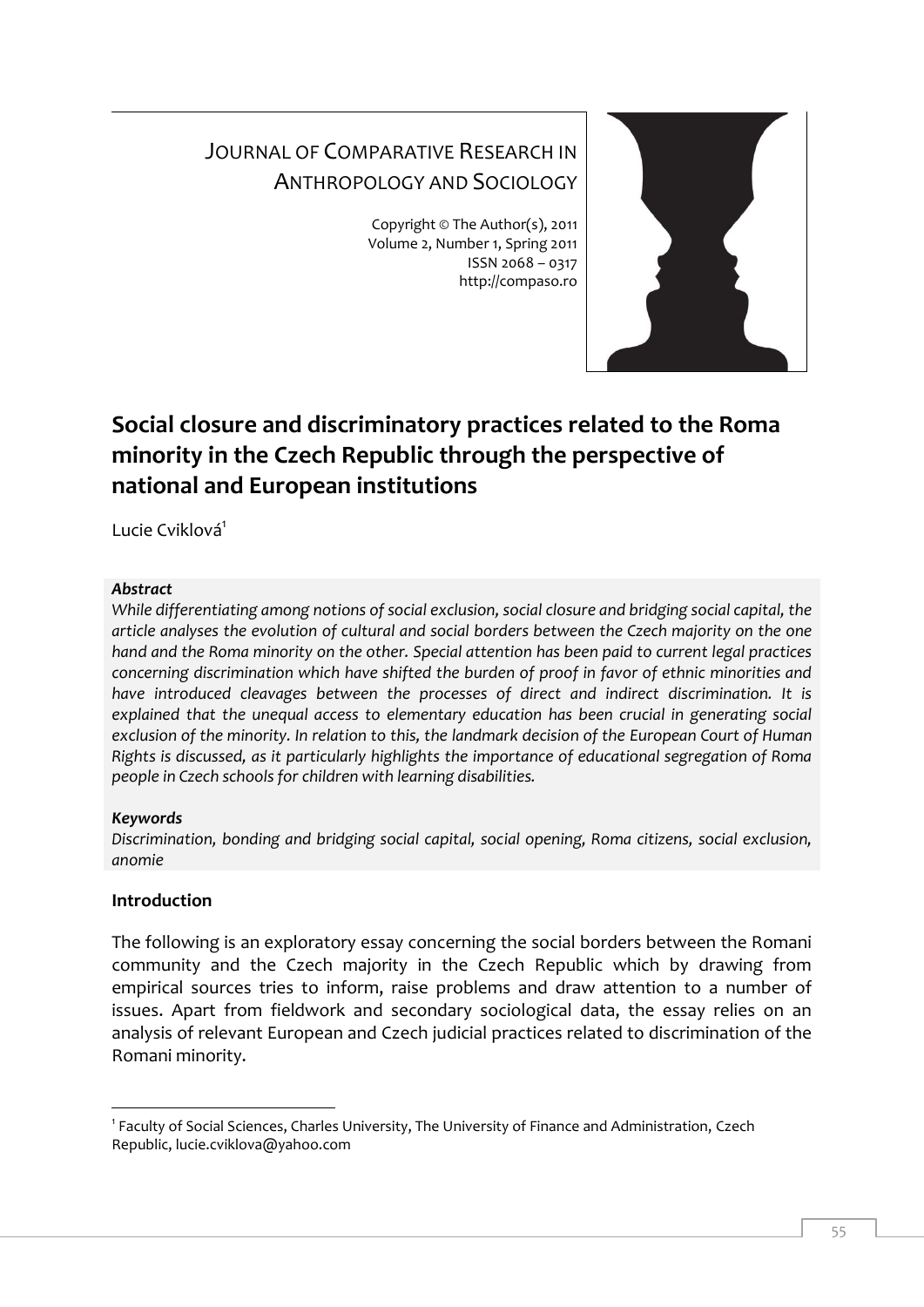Journal of Comparative Research in Anthropology and Sociology, Volume 2, Number 1, Spring 2011

The current redrafting of social borders among the Romani minority and the Czech majority is in the scientific discourses very often explained by the fact that current Czech society has been in an anomic state of development (Tuček, 2008). The notion of anomie was described by Emile Durkheim (1966) and Robert Merton (1938) and it refers to a breakdown of social norms.<sup>2</sup> This situation more or less works in favor of Czech governmental structures since such processes as projection, displacement, scapegoating and racism hold various ethnic groups responsible for the deficiencies of current capitalist conditions.<sup>3</sup> Construction of minority ethnic groups as "others" or as an inner enemy is particularly useful for the reconciliation of conflicts among different actors of the Czech majority since, due to ethnic tensions, less attention is being paid to purges of former members of the Communist party, policy regarding former informants, the past actions and roles of dissidents, emigrants, etc. One can argue that for this reason in the Czech Republic, enough attention is not paid to the negative aspects of social borders and social closure (See Table 1). Power structures continue to promote or to tolerate measures violating human rights and the placement of Romani children in schools for children with learning disabilities is a very telling example (Šmausová, 1999). This longterm practice has been the result of psychological tests elaborated by Czech psychologists and it has been accepted by large number of the Romani parents (Komárek, 2009).

|             | 1997 | 1998 | 1999 | 2001 | 2003 | 2006 | 2007 |  |
|-------------|------|------|------|------|------|------|------|--|
| Answers yes | 81%  | 78%  | 66%  | 68%  | 78%  | 69%  | 79%  |  |

Source: http://www.cvvm.cas.cz/indexphp?lang=0&disp=zpravy&r=1&shv=100331

<sup>2</sup> In his famous work *Suicide*, Durkheim defined "anomie" as a lack of norms or normlessness, or described it as breakdown of social norms. According to Durkheim, anomie arises more generally from a mismatch between personal or group standards and wider social standards, or from the lack of a social ethic resulting in moral deregulation and an absence of legitimate aspirations. In Durkheim´s view anomie is a situation in which cultural norms break down because of rapid change and anomic suicide occurs in the situations when the people are not able to achieve or limit their goals. According to Merton, anomie refers to a situation in which there is a contradiction between cultural norms related to success in life and the appropriate ways to achieve it.

 $3$  Attitudes of Czech citizens towards Roma people as well as an evaluation of real possibilities of Roma integration were investigated by the Center for Research of Public Opinion (Centrum pro výzkum veřejného mínění) in May 2007. The majority of Czech respondents were convinced that relations between Roma and non-Roma people were very bad and a comparison of research projects spanning several years showed a gradual worsening of situation. Various forms of racist discrimination directed toward the Roma population can also be found in the "Report on Racism, Xenofobia and Antisemitism" which was developed by the nonprofit organization People in Need (Člověk v tísni) and derived from national official and unofficial resources as well as the online resources of international organizations and networks dealing with discrimination such as Amnesty International and the European Network Against Racism (ENAR).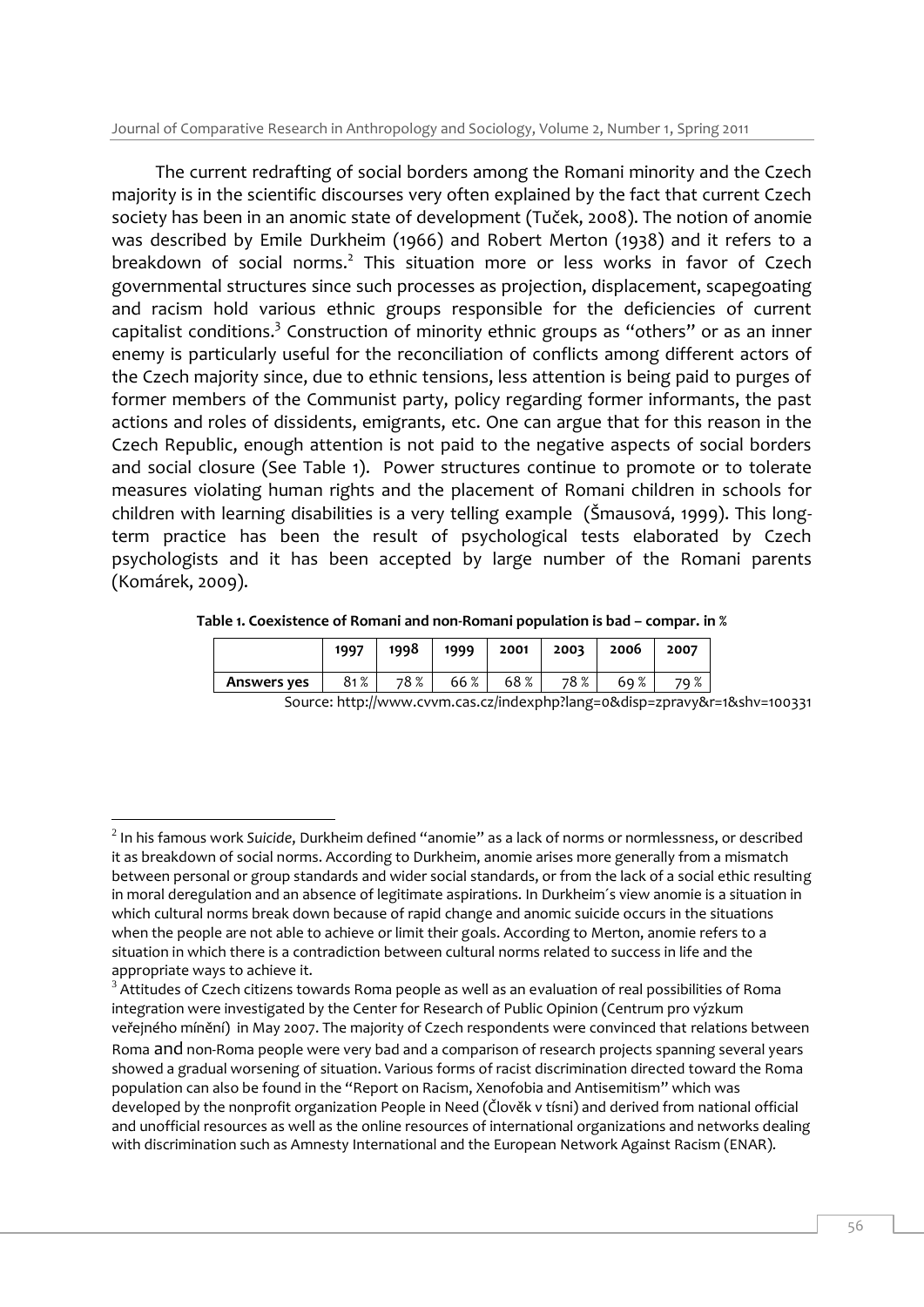#### **Theoretical framework**

Given certain educational and historical aspects of the Romani integration it is useful to ask what notions and conceptions could be useful for an understanding of social borders and opening as well as closing mechanisms. It is worth to consider whether the current understanding of social borders between the majority society and other ethnic groups calls for an inclusion of national, regional and international dimensions and whether the current transformation of European institutions and European civil society forces also have an influence on objective conditions and subjective identities of the Roma populations living on the territory of the Czech Republic.

The interdependence between national, regional and international institutions and their impact on social borders can be observed in several areas relevant for the reproduction of social borders such as the unequal access of ethnic minorities to educational institutions or the broader integration of ethnic groups on the labor market. Ongoing as well as prospective changes of social borders among the majority society and the Romani minority are explained thanks to information provided by international, regional and national non-governmental organizations such as Amnesty International, European Network against Racism, People in Need (Člověk v tísni), etc. The issue is illustrated further by an analysis of a landmark case adjudicated by European Court of Human Rights D.H. and Others which has highlighted the importance of current discriminatory practices in the Czech educational system (Ellis, 2005).

When using notions such as "social closure" (Weber, 1978) or "bridging capital" (Putnam, 2000), I focus on the differentiation of "us" from "them", as well as on the changing attitudes of Czech society towards the Roma community in the Czech Republic. When exploring empirical information related to social closure I use the Weberian definitions of open and closed relationships (Weber,1978). A social relationship is "open" to outsiders if and insofar as its system of order does not deny participation to anyone who wishes to join and is actually in a position to do so. A relationship will be called "closed" against outsiders if according to its subjective meaning and its binding rules participation of certain persons is excluded, limited or subjected to conditions.

When using the notion of "social capital" I use Putnam's distinction between "bonding capital" and "bridging capital" (Putnam, 1995: 664-683). While bonding capital represents ties with actors of the same age, same race, same religion, and so on, bridging capital is more based on ties with socially distant groups including different ethnic ones. One of the most important variables for an understanding of the dynamics of social borders between majority society on the one hand and various ethnic groups on the other have become notions of direct and indirect discrimination as they have evolved in the European law and sociological tradition.

Direct discrimination occurs when a person is treated less well, in comparison with someone else, because of his or her ethnic origin, religion or belief, disability, age or sexual orientation. Examples of direct discrimination: a shop owner who refuses to hire suitably qualified people simply because they are of a certain race or ethnic origin. Indirect discrimination occurs when an apparently neutral specification, criteria or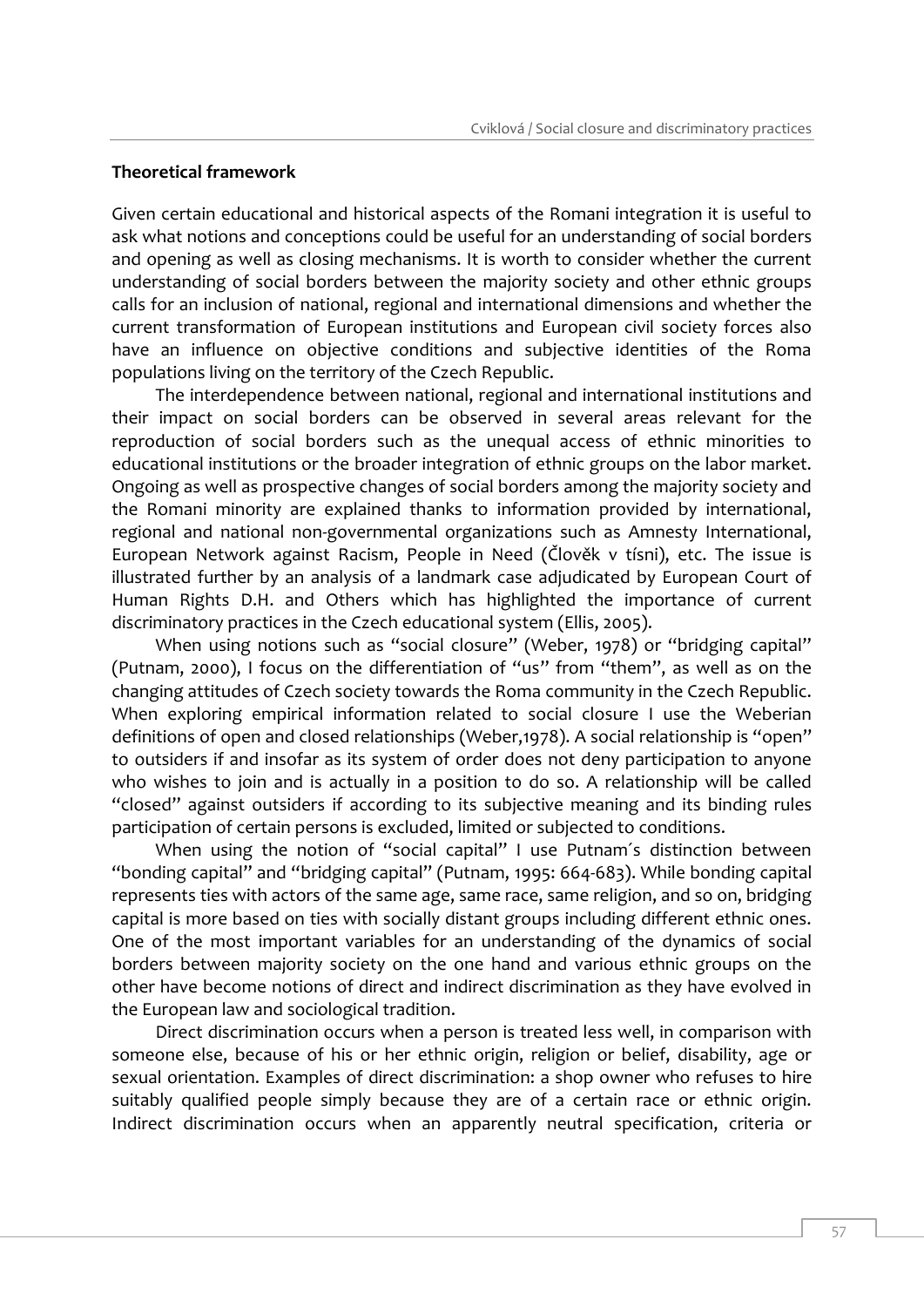practice would disadvantage people on the grounds of racial or ethnic origin, religion or belief, disability, age or sexual orientation unless the practice can be objectively justified by a legitimate aim. Examples of indirect discrimination: a department store prohibits its employees from wearing hats when serving customers. The store is indirectly discriminating against ethnic or religious group of people unless it can demonstrate that there is an objective reason to justify the policy. Compared to the legal approach, the sociological approach takes into account informal interactions among social groups. For example, it explains the relation between prejudice and discrimination. Prejudices are very often the main cause of discrimination but these two phenomena can exist independently (Giddens, 2000).

In my exploratory essay I also draw on contemporary knowledge concerning ethnic stereotyping and discrimination in schools (Stevens, 2007), (Gillborn and Gipps, 1996) and (Stevens, Görgöz, 2010). Most of this research focuses on students' experiences of ethnic stereotyping and discrimination, teachers' stereotypes of ethnic minority, and the processes and effects of selection. The empirical research concerning ethnic stereotyping and discrimination focuses primarily on establishing if and how teachers and school processes are racist and discriminate against ethnic minority students and the respective theories explaining the development of stereotypes are mainly based on social psychology approaches. Nevertheless, it is also taken into consideration that these approaches have been criticized for not measuring adequately or not investigating the importance of larger institutions, social-processes and structures of inequality (Brown and Turner, 1981).

## **"Path dependency" or historical background of the Roma population living on the current territory of the Czech Republic <sup>4</sup>**

The Romani community or more precisely the Romani communities have been on the territory of the Czech Republic for centuries and therefore it could be very useful to recall the most important institutional changes which brought about either deterioration of their situation or opportunities for social openings and cultural changes. Although there existed in the past a long-term common state, under the condition of which cultural and social borders still existed between Czechs and Germans (and the German assimilation policies largely determined those borders, and were critical of the Czech National Revival opposition), tensions resulting from the expulsion of the Germans after World War II have been monitored by international structures as well as by European institutions (Zich, 2009). Apart from transferred Germans (Roubal, 2009) other ethnic groups such as Ukrainians arrived on the territory the Czech Republic only after the fall of Communism. The Roma minority is the main focus of this article as it has been on the territory of the current Czech Republic longer than any other ethnic minority.

<sup>-</sup> $^4$  Path dependency is an idea that tries to explain that continued use of a practice is based on historical preference and this holds true even if newer, more efficient practices are available. Put it differently, path dependency explains how the set of decisions one faces for any given circumstance is limited by the decisions one has made in the past, even though past circumstances may no longer be relevant.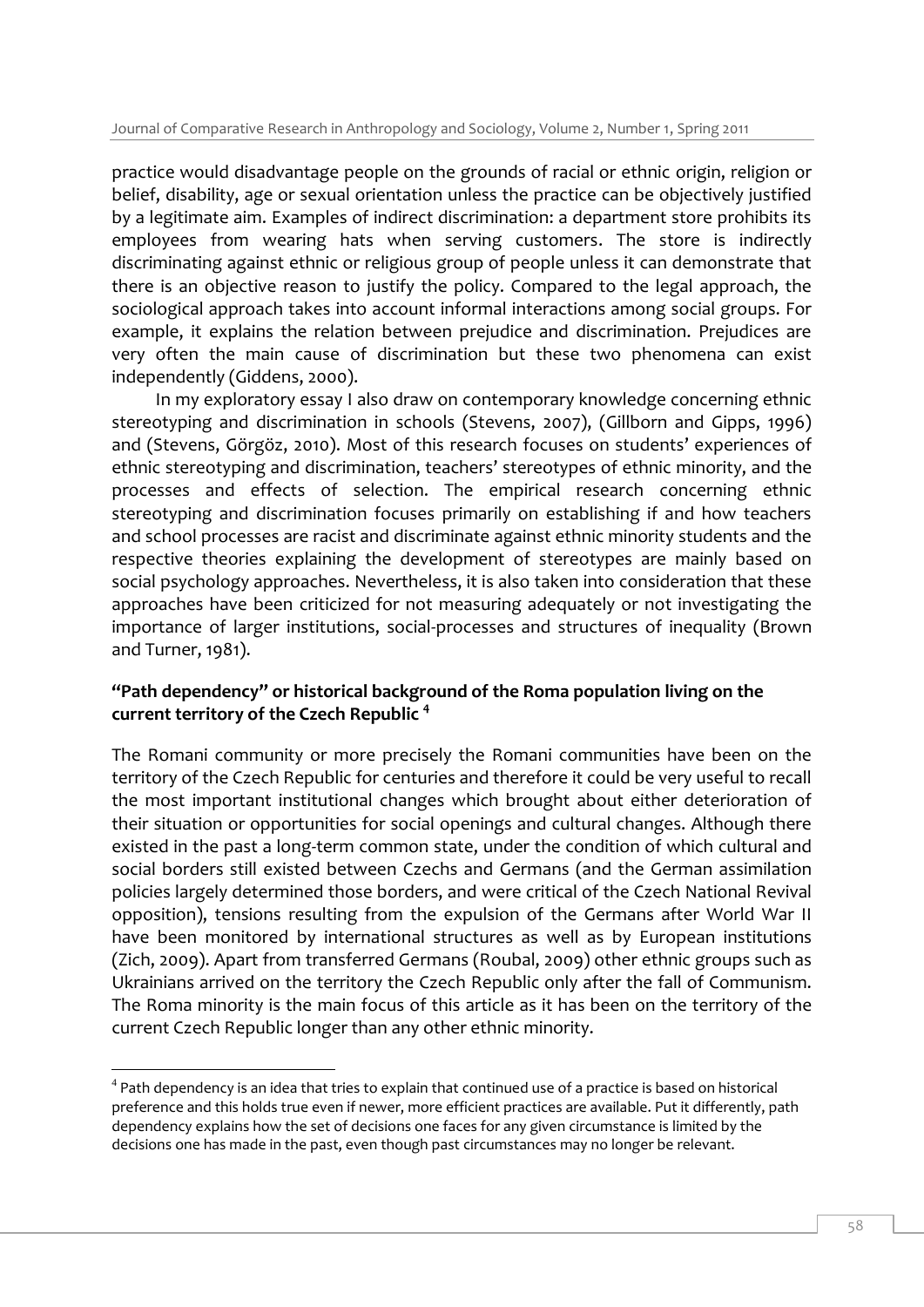After the arrival of Roma people through the Balkan countries in the  $12<sup>th</sup>$  century or even earlier, mechanisms of social closure developed on religious grounds and due to their migratory inclinations. At that time, the position of Romani communities was not only determined by being labeled as "others," a homogenous whole and potential threat, but their subjective identities were also influenced by the cultural and social conflicts among Roma communities themselves. In the framework of the Austrian-Hungarian monarchy, they were viewed for centuries as second-rate humans, whose only positive future was to be initially "integrated" by annihilation as a distinctive community and finally assimilated completely. The first attempts to overcome social borders between "us" and "them" were incited by the German and Czech majority society on the basis of Enlightenment ideologies; unlike models of social policies used in the Russian and Ottoman Empire, the paternalistic Austrian-Hungarian state strove to act in the Gypsies' "best interest," promoted deliberative policies of "civilising" primitive people, and in fact enforced their total assimilation (Marushiakova, Popov, 2001). Moreover, the "national pattern" of the constitution of social borders had formed not only developments under the First Republic, but it also influenced the large-scale assimilation of Roma people in the so called "socialist era." While between the wars *status quo* was maintained and Romani migration was regulated by the Roma Migration Act determining conditions of migration, real structural transformation of cultural and social borders between the Czech majority and Roma people occurred only under the so called socialist condition. After World War II Roma people migrating from Slovakia, leaving behind their original living conditions in settlements (osada), were entering the labor market on a large-scale, and in the developed environment of Czech industrial cities they became the most proletarized and urbanized of all European Roma. Despite the Communist policies promoting equalities among people, on their arrival from Slovakia, Roma were living in decayed urban centers of Czech industrial cities, and with their distinctively dark skin and expressive behavior they remained highly visible and separated into communities of what had become virtually minor ghettos. In fact several waves of Communist assimilation campaigns can be compared to the Habsburg assimilation policies in the allembracing scope of its attack on Romani identity: in 1958 the government of socialist Czechoslovakia banned traveling and launched an ambitious campaign to turn the Roma into model socialist citizens by integrating them fully into the workplace and the community.

Fieldwork was related to my teaching assignment which dealt with integration of the Romani pupils in the Czech elementary schools and enabled me, together with my students, to observe two different simultaneous modes of institutional action.

The first aspect observed were local institutional efforts to overcome existing social borders. We visited an experimental elementary school which employed Romani assistants and organized a special preschool educational programme for Roma children. We conducted interviews with pupils and teachers in the school and we also met street workers of non-governmental organizations providing legal services for free or helping Romani kids to do their homework in the afternoon. The second aspect of institutional heritage we noticed was a multigenerational mezzo segregation which was established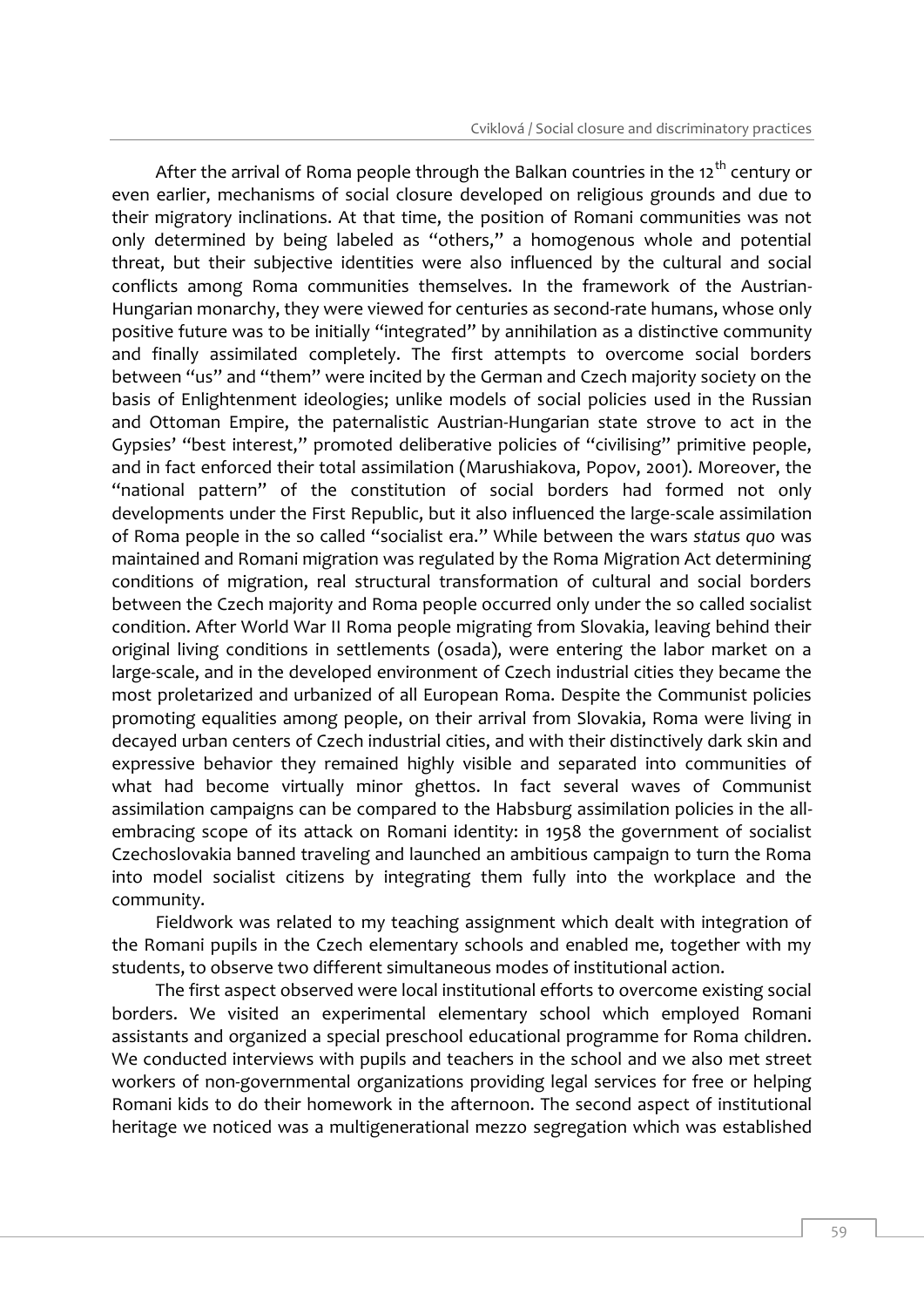under the socialism. It had been brought about by socialist policies which had led to frequent denials of Romani human rights as freedom of movement had been curtailed, women had been coerced into sterilization and children had been increasingly consigned to special schools for children with learning disabilities. These tendencies were more or less preserved under capitalism; the only success was the elimination of a wall in Matiční ulice (under the pressure of international actors) which had divided Czech and Roma neighborhoods. The Ústí nad Labem city authorities had not been unable to force the rent non-payers of Matiční Street to abide by the law and so the authorities had decided to build a wall dividing the anti-social part of the street from the normal one in 1999. Although the wall is broken down in Matiční, discrimination and prejudice continues. (Laubeová, 2002).

The second important source of information were interviews with the former dissident experts who were providing the critical perspectives concerning social exclusion and social closure under the Communist regime. I had a chance to discuss details concerning the evolution of social borders among Roma people and the Czech majority with the members of formerly mentioned dissident groups who, under the Communist regime, spoke against the violation of human rights of the Roma minority in the former Czechoslovakia.

Firstly, interviews with the dissidents dealing with Roma exclusion elucidated important aspects of the development of social borders and openings under the longterm existence of a totalitarian regime. During this period the absence of information and public debates concerning the transformation of social borders among different ethnic groups had resulted from an absence of public opinion polls and other research. Secondly, I understood the evolution of social borders and openings under the postcommunist development; while literacy as well as general cultural level of the Roma population have constantly improved, attitudes of the Czech ethnic majority towards them have constantly deteriorated and accordingly bridging capital has decreased.<sup>5</sup>

## **Transformation of social borders conceptualized as the establishment of segregation mechanisms in educational institutions**

In contrast to criteria popular in the last centuries, current integration on the labor market as well as in the broader public structures depends on education as well as on other aspects of cultural capital. For this reason it is worth explaining evolutionary aspects of those Czech discriminatory practices in the educational field which could be relevant for constitution of social borders and eventually for social exclusion. Under the conditions of the Austrian-Hungarian monarchy illiteracy was a marginal phenomenon due to early introduction of compulsory elementary education. However, on their arrival

<sup>-</sup><sup>5</sup> The notion of bridging social capital has been coined by the American researcher Robert David Putnam and it refers to cooperation with people from different social environments. It is very often considered to be more valuable than bonding social capital. The bridging social capital refers to the building of connections between heterogenous groups. Despite the fact that these relations are likely to be more fragile, they are more likely to foster long-term social inclusion (Putnam, 1995).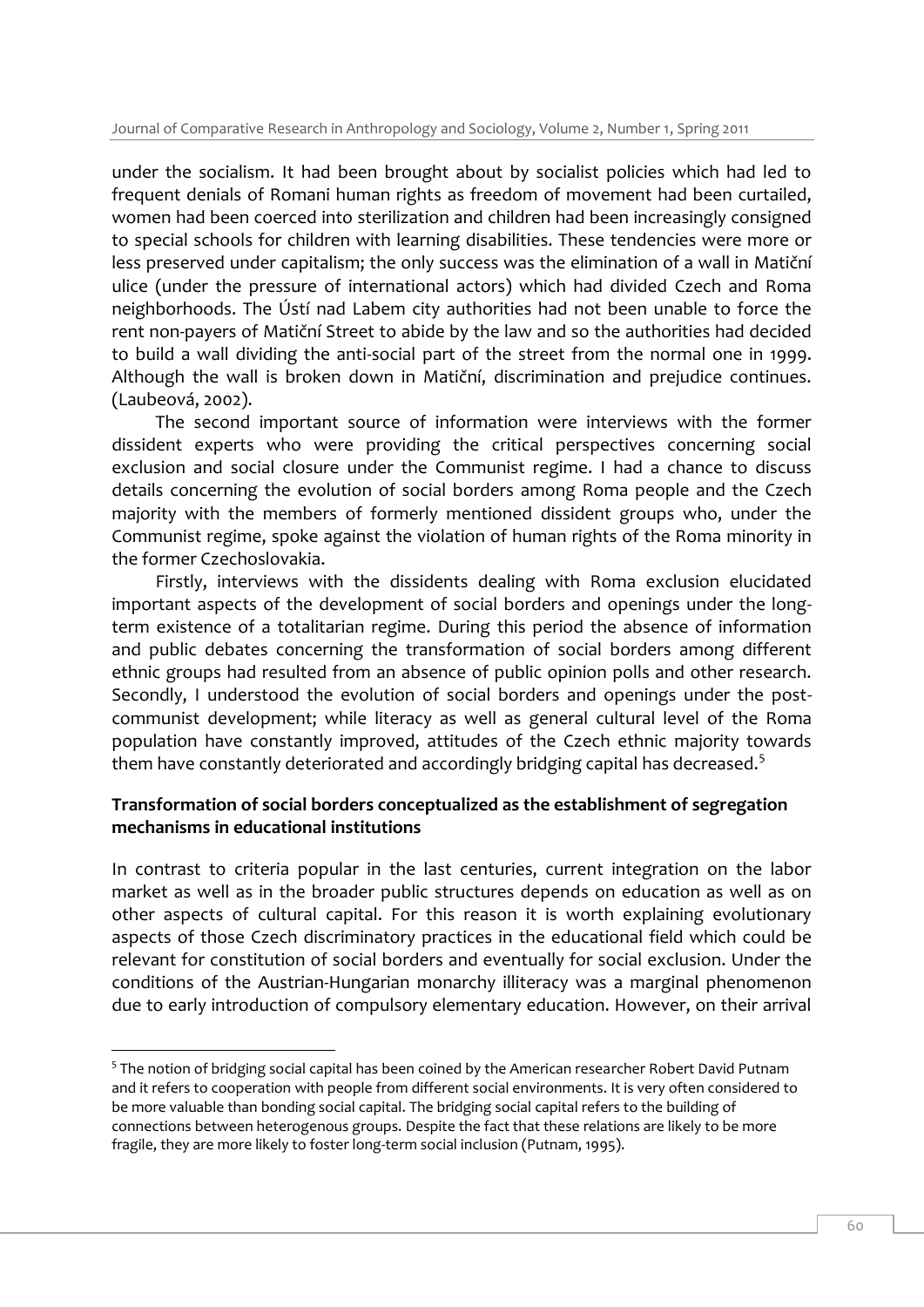from Moravia and Slovakia after World War II, the Roma had to go through a literacy campaign. These educational differences contributed to the constitution of cultural and social borders between the Czech majority and Roma.

There is a continuous tendency of low integration of Roma people in the educational system which corresponds to the general Czech model of a low proportion of "newcomers" to institutions of higher education, and which should be seen as a serious obstacle of further social opening for Roma people.<sup>6</sup> Regardless of the situation of the Czech majority, current discriminatory practices concerning the exclusion of almost half of Roma children from normal elementary schools have brought about legal disputes submitted at European Court of Human Rights. In fact, the present actions of current teachers and psychologists are a continuation of socialist practices under which a growing numbers of Roma children were unjustifiably consigned to special schools for those with learning disabilities.<sup>7</sup> The Charter 77 $^8$  denounced this widespread practice in one of its reports, but from the early 1970s until the 1990s there was a dramatic increase of Roma children in special schools; by the mid-1980s almost every second Romani child attended special school. Nevertheless, problems of racial segregation have been flawed in their basic assessment: special schools have not been tailored only for Roma students and therefore one cannot speak about direct discrimination against Roma pupils. In fact, only mechanisms of indirect discrimination could be admitted, because practices imposed by the representatives of the Czech educational institutions have had an adverse impact disproportionately on the Romani community. In contrast with the lack of public debates during the communist regime, there are now many non-governmental organizations, independent researchers as well as teachers who have criticized the segregation of Roma in the so-called "special schools."

Looked at only from the perspective of direct discrimination, the assessment of racial segregation in the Czech schools has been flawed. Special schools have not been tailored only for Roma students and, therefore, they do not discriminate against Roma pupils. According to current proponents of educational segregation such as psychologist

 $^6$ This mechanism which limits horizontal and vertical mobility of Roma people as well as their general integration in the labor market can also be seen through the lens of OECD statistics: In the Czech Republic and in Bulgaria open access to education institutions is restrained by the highest reproduction of intergenerational transmission of educational privileges or backgrounds, which limit the professional prospects not only of ethnic minorities but also of the Czech majority.

 $^7$  These may at the first sight look like a very good solution: less children in the classroom, classmates from the same ethnic and cultural background, better qualified teachers and access to qualified specialists, availability of Romani personnel (such as Romani assistants), allocation of more funds per capita, etc. However, these schools have very low expectations and they generally inhibit academic development and the potential of their pupils. They are primarily structured as an institution that should keep mentally handicapped children quiet and not aim to develop their personality.

 $^8$  Charter 77 was an informal civic initiative in communist Czechoslovakia from 1976 to 1992, named after the document Charter 77 from January 1977 and after the 1989 Velvet Revolution, many of its members played important roles in Czech and Slovak politics. Charter 77 criticized the government for failing to implement human rights provisions of a number of documents it had signed, including the 1960 Constitution of Czechoslovakia, the Final Act of the 1975 Conference on Security and Cooperation in Europe and United Nations covenants on political, civil, economic and cultural rights.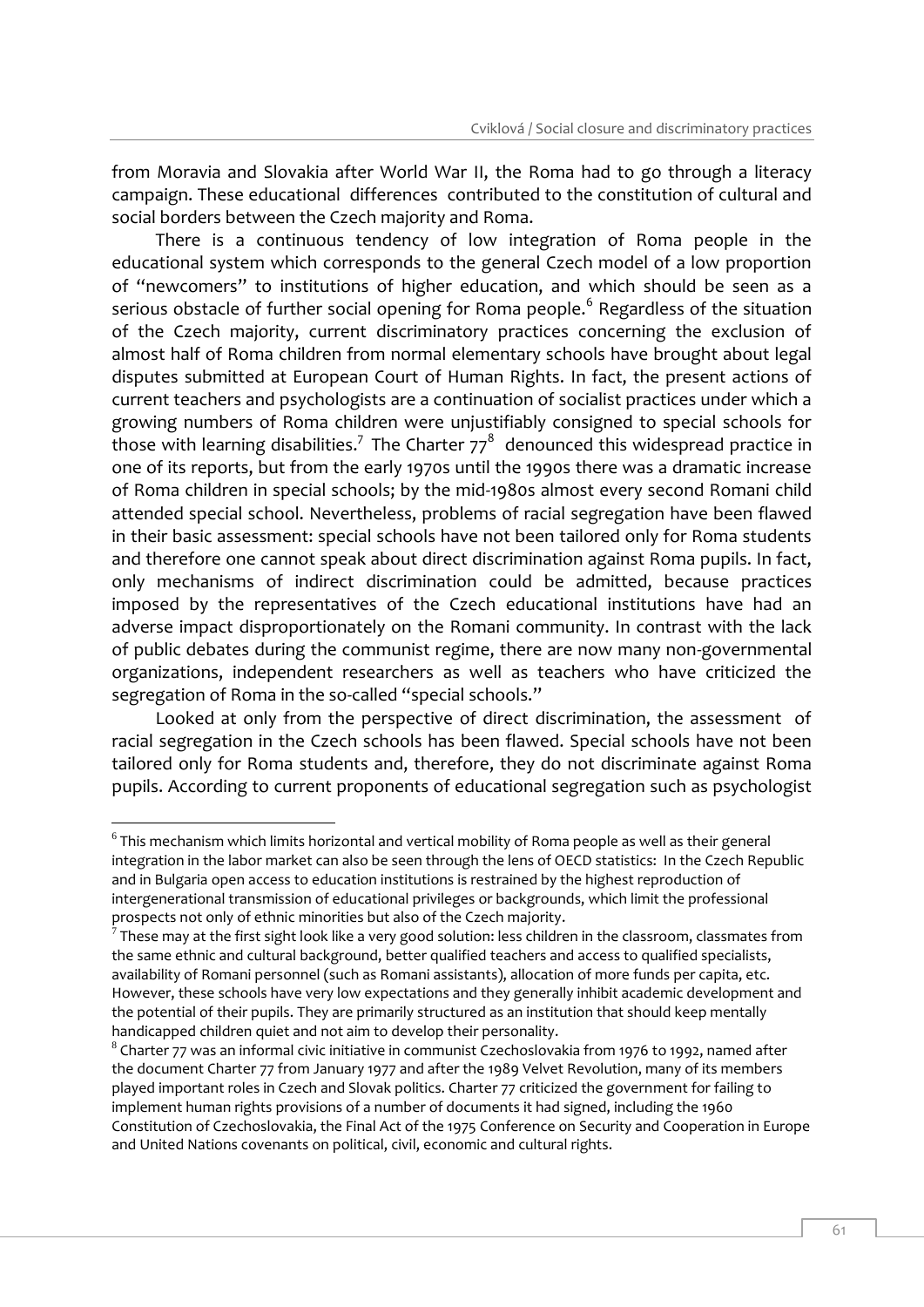Petr Klíma, participation of children in schools with learning disabilities was the only solution for education of Roma children and it improved their cultural conditions (Komárek, 20009). The position taken by this paper is a critique of this perspective. I argue that these objective limitations (Sobotka, 2004) to obtain education as well as subjective choice of ethnic minorities based on a shortage of original educational privileges have constituted a "vicious circle" and maintain long-term cultural and social cleavages between the Czech majority and ethnic minorities.

Michal Kocáb, the former Czech Minister for Human Rights and Minorities, has made efforts to reduce the social exclusion of Roma citizens. In order to pursue this goal he relies on the comprehensive report "Analysis of socially excluded Roma localities and absorption capacities in their environment" which has been elaborated for the Ministry for Labor and Social Affairs by the private research company GAC. According to it, a basic factor of social exclusion of Roma people has been the high rate of unemployment of citizens from socially excluded localities (ghettos) and the average rate of Roma unemployment is estimated to be around 70% (while in socially excluded localities it is almost 90%), which is disproportionately high when compared to 8% the average unemployment rate in the Czech Republic. The high rate of unemployment spread across nuclear as well a broader Roma families is prone to repetition and very often spans from six months to a period of years. Some identifiable reasons for Roma unemployment are low qualifications, lack of education and bad health conditions. Other determinants contributing to Roma unemployment are intergenerationally transmitted cultural norms which are the result of family and social network which pass on to new generations, cultural messages regarding formal unemployment and participation in informal or shadow economic structures. The issue demands concrete solutions regarding how one can bring about more inclusive and less exclusive principles in the Czech education system which would go further than mere provision of opportunity for the potential development of a small number of children with more or less privileged educational background. While schools are tailored for average and typical pupils, they exclude most children who are "different" not only in terms of abilities but also with regard to their cultural and social background. Moreover, I claim interdependence between processes of placement of a large number of Romani children in so called "special schools" with special curriculum on the one hand and their lack of integration in the labor market on the other, including their incomes being close to minimum wage or living on welfare.<sup>9</sup> When necessary, municipalities are not able to provide them with economic resources

 $^9$  The Czech Republic has ratified the International Convention on the Elimination of All Forms of Racial Discrimination and therefore has to protect potential victims of racial discrimination by means of the national courts and other institutions. It also has to submit regular reports to the Committee on the Elimination of Racial Discrimination concerning the implementation of judicial, legislative and other measures related to the Convention. Nevertheless, legal definitions of direct and indirect discrimination regardless the fact whether they are *soft law* or *black letter law* do not grasp those relevant social indicators which could explain mechanisms of social exclusion or social closure as they apply to the Romani minority.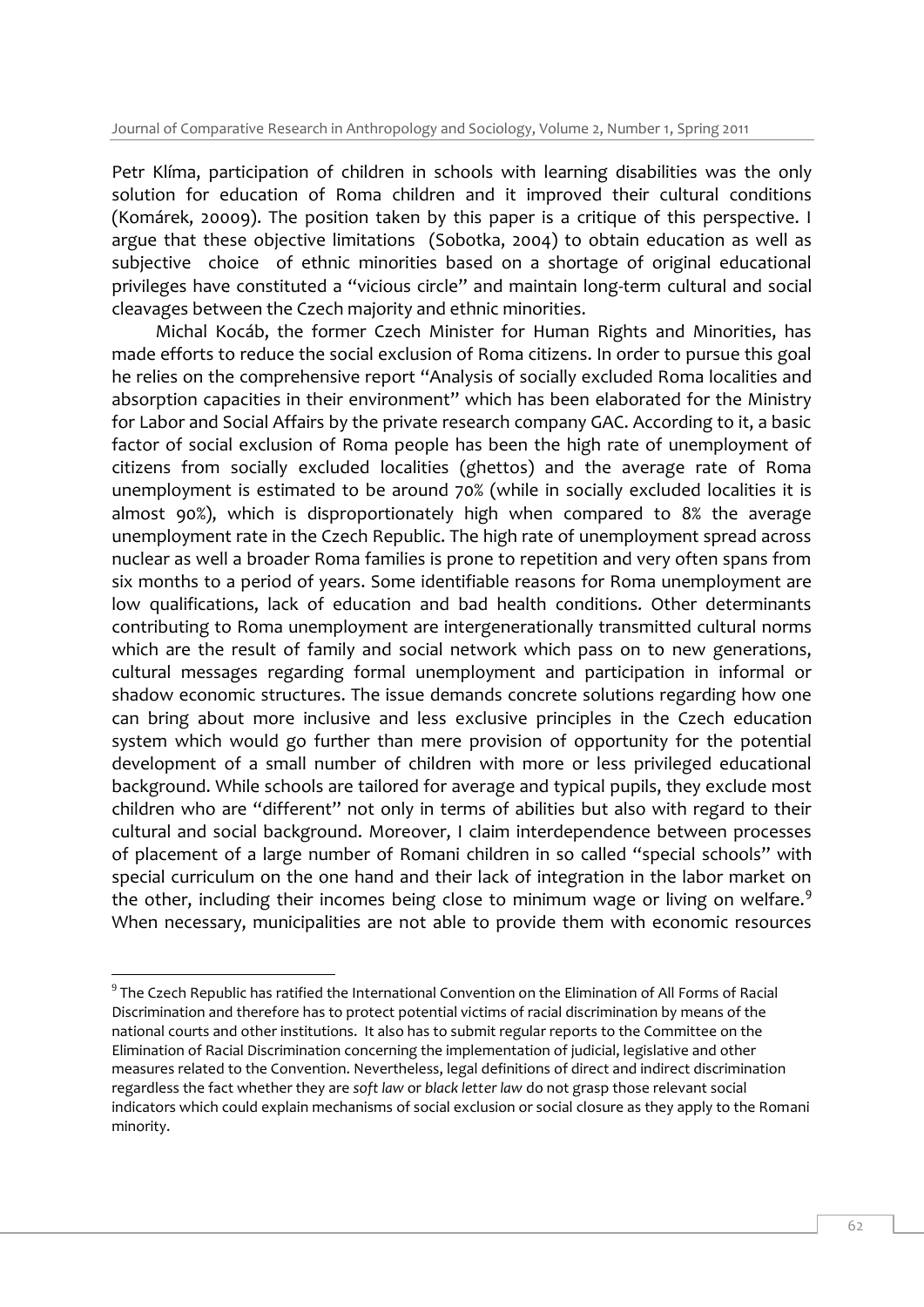for living and this situation very often ends with the intervention of state authorities and placement of children in foster homes.

As it was stated by the last report submitted to the Committee on the Elimination of Racial Discrimination, Romani socially excluded enclaves formed by several generations should particularly be considered to be the most important issue and this raises the question about its relationship to the Czech system of elementary education. Social exclusion is not just about income poverty. It is a short-hand term for what can happen when people or areas face a combination of linked problems such as unemployment, discrimination, poor skills, low incomes, poor housing, high crime and family breakdown; these problems are linked and mutually reinforcing. From the perspective of multiple discrimination (Bobek, Boučková, Kuehn, 2007), protection of this target group (Romani in this case, but it could equally be applied to other groups such as women, etc.) is rooted in civil rights and therefore it can be achieved by legal means such as judicial practices as well as partially through social policies. In what follows I will turn to discussing a couple of cases in which issues of racial discrimination were taken to court.

The first example, is a case heard by the Czech Regional Court (Oblastní soud) which was finally resolved by alternative dispute resolution or private arrangement before court ruling (Bobek, Boučková, Kuehn, 2007).<sup>10</sup>

The claimant had been registered at the Labor Office and after some time she was recommended for a position as an auxiliary unqualified worker in a canteen. After a short interview at the canteen she was told that she was not going to be employed due to her Roma descent and the worker responsible for recruitment also communicated this "cultural message" in written form to the respective Labor Office. On the basis of this discriminatory approach the appellant claimed a violation of Article 3 of the Charter of Fundamental Rights and Basic Freedoms which guarantees freedoms regardless of ethnic origins. She also mentioned Employment law, including the right to mediation concerning the exercise of work regardless of race, color or ethnic origin, the Civil Code, and Articles 5 and 6 of International Convention on the Elimination of All forms of Racial Discrimination (Bobek, Boučková, Kuehn, 2007).

Another case of racial discrimination was adjudicated by The Municipality Court in Prague (Městský soud v Praze) and the complaint was formulated by a Roma woman. In June 2003 she entered a drugstore in order to apply for a job which was advertised on the door of the shop with the message "*We are looking for shop assistant* "and after a short discussion with the shop assistant she was told that the place has been occupied. Shortly after the claimant left the shop an employee of a non-governmental organization

 $10$  The Constitutional Court is the highest Czech institution which can decide in the area of discrimination issues and its elementary attitude towards racial discrimination has been framed by concepts of equality and to large degree has been influenced by cultural habits and traditions. Nevertheless, complaints concerning racial discrimination have been marginal issues on the agenda of the Constitutional Court as the majority of legal proceedings have been realized by municipality courts. Given this practice it is arguable whether implementation of more differentiated legislation such as the Race Directive or eventually other regulations could change established social routines concerning enforcement of the laws or to improve current situation concerning social closure or social exclusion in the Czech Republic.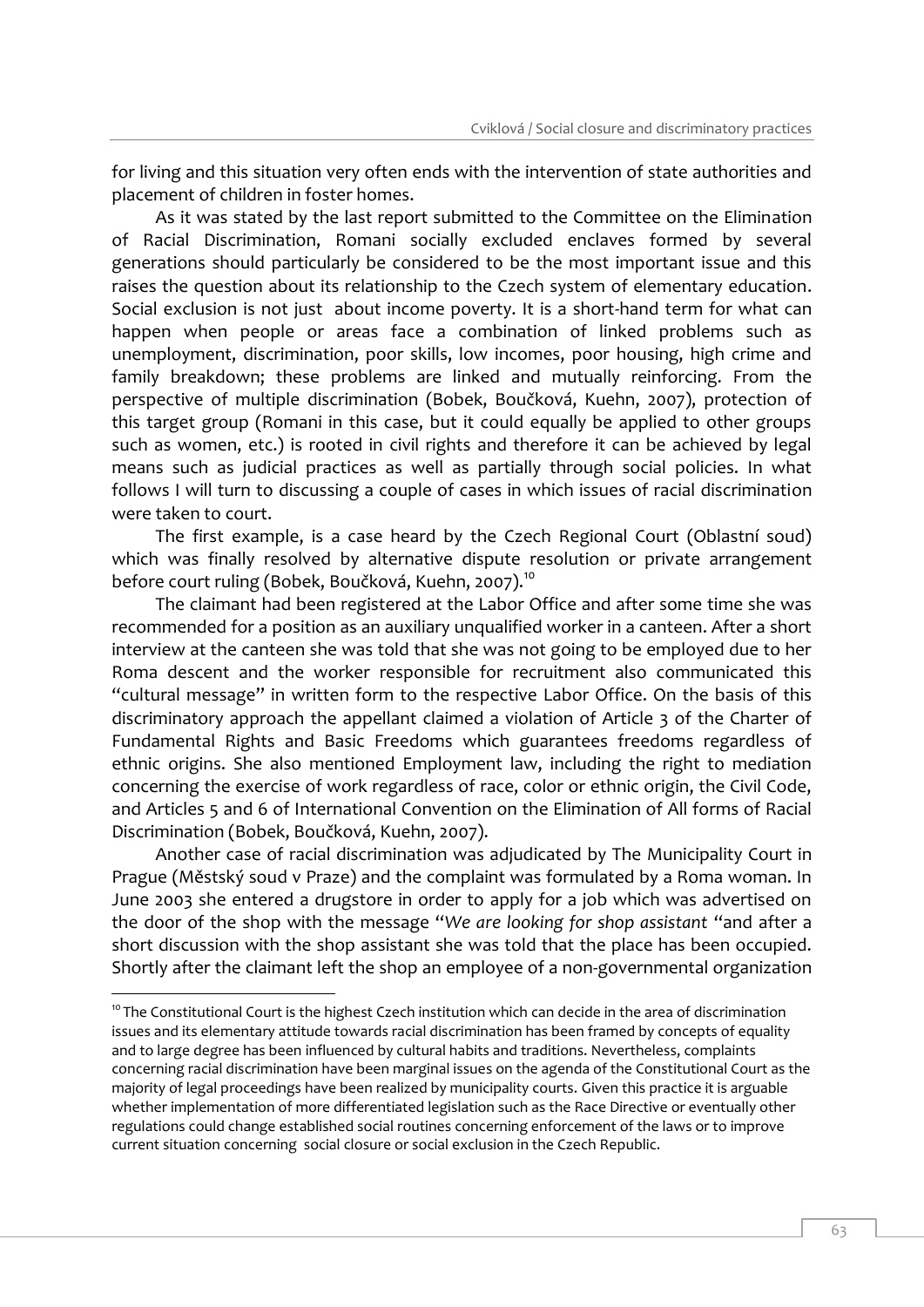(member of the majority society) – using a method of testing – entered the shop and pretended that she was looking for a job.<sup>11</sup> In contrast to the experience of the Romani women she was very well received, was offered a job and obtained complementary detailed information concerning the position. The Romani appellant claimed protection of her person against discrimination as rooted in the Civil Code and on the basis of this claim the court decided that the conduct towards the Romani woman was an infringement upon her personal rights and that she had the right to financial satisfaction due to the severity of the violation.

## **Redrafting of social borders among various ethnic groups under the current European institutional framework**

Current determination of social borders between the majority society and various ethnic groups in the Czech Republic has also been the result of the interdependence between the national and the European institutional frameworks, and therefore one should also ascribe sufficient importance to the conflict between the two components. Efforts to advance social equality issues and to enable new social openings have become major reasons for the introduction of antidiscrimination legislation in the European law including the introduction of an article about non-discrimination in the European Convention on Human Rights and Fundamental Freedoms (Čížinský, 2006).

This article has become extremely important for strategic litigations in favor of socially disadvantaged groups and it enabled the formulation of collective complaints of Czech Roma citizens at the European Court of Human Rights in Strasbourg. In one such complaint, a group a group of Roma objected that they had been discriminated by the Czech educational system which had placed them in so called "special schools." The complaint claimed violations of several articles of the Convention and it was on the agenda of the European Court of Human Rights twice. In both 2006 and 2007 the Court was to decide whether the disproportional placement of Roma children in inferior separate schools was discriminatory as defined by European Convention of Fundamental Rights and Freedoms. The case was started by the official complaint of 18 nationals of Roma origin living in the Ostrava region of the Czech Republic who complained that between 1996 and 1999 they had been assigned to special schools for children with difficulties where they had received education from a more basic curriculum.

After the dismissal of their claims by the Constitutional Court, applicants complained to the European Court of Human Rights arguing their treatment amounted to a discriminatory denial of their right to education in breach of article 14 taken together with Article 2 of the Protocol of the European Convention on Human Rights.<sup>12</sup> The

<sup>&</sup>lt;sup>11</sup> Discrimination testing which have been used by the non-governmental organizations verifies that during recruitment procedures employers do not discriminate against those candidates who are not members of majority society such as women, ethnic groups, etc.

<sup>&</sup>lt;sup>12</sup> At the national level applicants and appellants who file a discrimination complaint often use the Charter of Fundamental Rights and Basic Freedoms and, from September 2009, Czech citizens can also use a recently enacted Discrimination act. According to the requirements of the European Union, the Czech Republic was obliged to pass the act against unequal treatment during its entry into the European Union –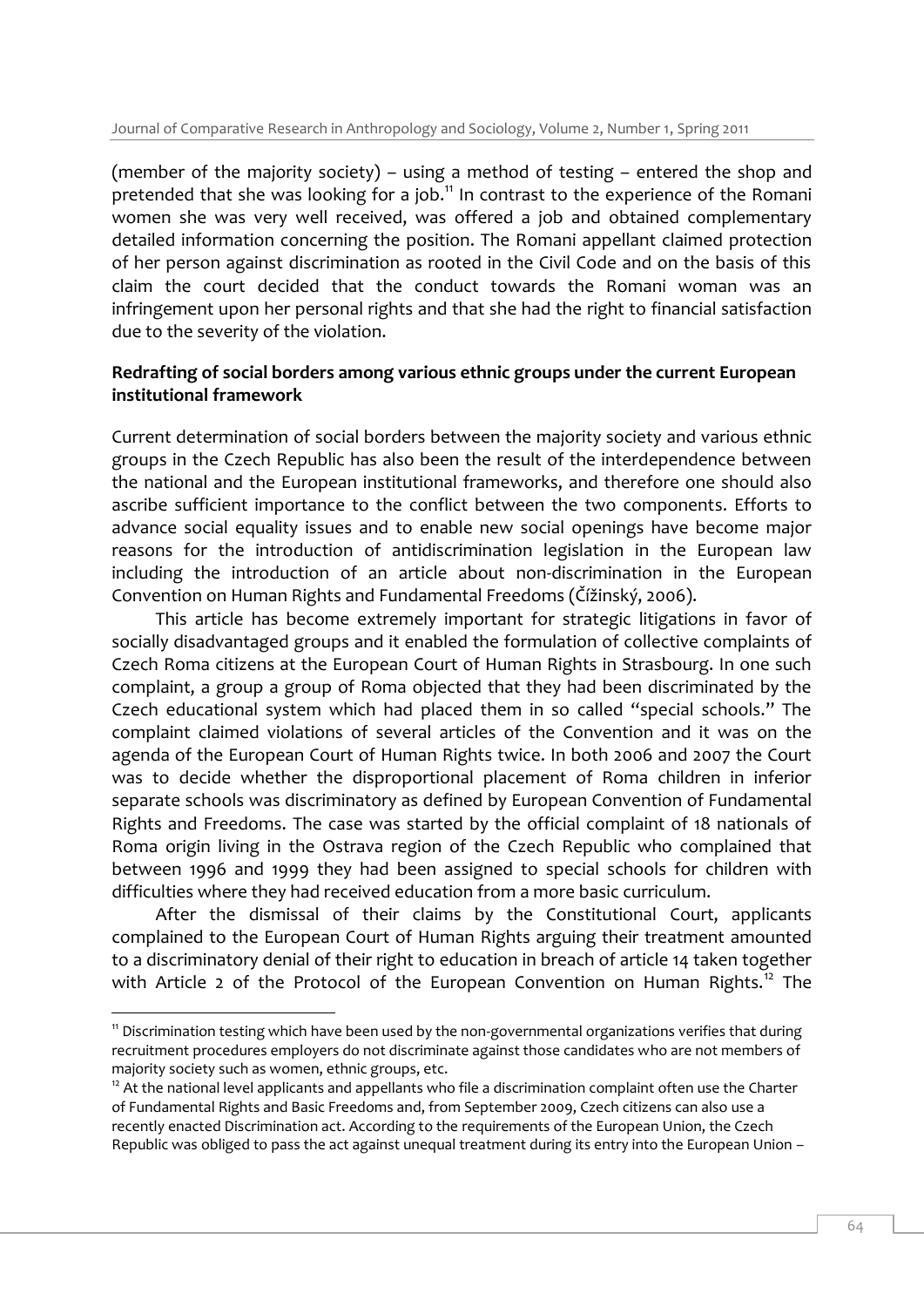formulation of the complaint before the court drew on aforementioned extensive research indicating that Roma children were systemically assigned to segregated schools based on their racial or ethnic identity rather than on their intellectual capacities. Evidence brought before the Court demonstrated that the school selection process frequently discriminates and it rested on the following facts: over half of the Romani child population is schooled in remedial special schools (See Table 2); over half of the population of remedial special schools are Romani; any randomly chosen Romani child is more than 27 times more likely to be placed in schools for those with learning disabilities than a similarly situated non-Romani child is; even where Romani children manage to avoid the trap of placement in remedial special schooling, they are most often schooled in substandard and predominantly Romani urban schools. Romani children in regular schools are segregated due to attitudes of non-Roma parents who dislike having their children in the same class with the Roma and write petitions against mixed groups or request the transfer of their children to "white classes". The claimants stressed the fact that they had been placed in the special schools according to the standard application of respective legal norms and alleged that they were victims of de facto racial segregation and discrimination. Between 1996-1999, the applicants, after some time spent in "normal" elementary schools, had been transferred to "special schools." At the national level the complaint D.H. and Others versus Czech Republic ended with the rejection of the ruling of the Czech Constitutional Court and with the dissatisfaction of the appellants.

The decision of Czech judicial bodies induced national and European nongovernmental organizations to start strategic litigation which was finally adjudicated by the European Court of Human Rights.<sup>13</sup> After five years the applicants' complaint was declared admissible and the Court asked for an oral proceeding concerning the investigation of racial segregation in Czech schools. The strategic litigation in favor of Czech citizens of Roma descent was administered by the European Center for Human Rights and other important institutions involved in the case, were the Open Society Justice Initiative in conjunction with the Roma Education Fund.<sup>14</sup> In 2006 the Second

it was the last of the 27 members to do so and due to its long-term delay the Czech Republic faced legal proceedings and a fine from the European Union. The act defines direct and indirect discrimination in business, education, medical care, social benefits, provision/sales of goods and services including housing – under the condition that they are offered to public. The Discrimination act not only prohibits racial discrimination but also sexual discrimination which includes pregnancy, motherhood and fatherhood, and sexual harassment, discrimination based upon sexual orientation, age, disability, religion affiliation, etc. Principles of equal treatment of people regardless of their race or ethnic origins are also rooted in the Race Directive/2000/43 EU. According to European Union requirements the Czech Republic was obligated to implement directives in its national legal system no later than May 2004. It has yet to do so.

-

<sup>13</sup> By its decision of admissibility the European Court of Human Rights rejected argumentation of the Czech government that certain claimants had been transferred from special schools to normal ones and therefore they had not been victims who had merited judicial review.

<sup>14</sup> Open Society Justice Initiative (Justice Initiative) is a program which focuses on the education of activists/specialists/in the field of human rights and makes efforts to constitute open communities all around the world. It tried to develop strategic litigation related to national criminal liability, international justice, freedom of expression, equality and citizenship, etc. The Roma Education Fund is a foundation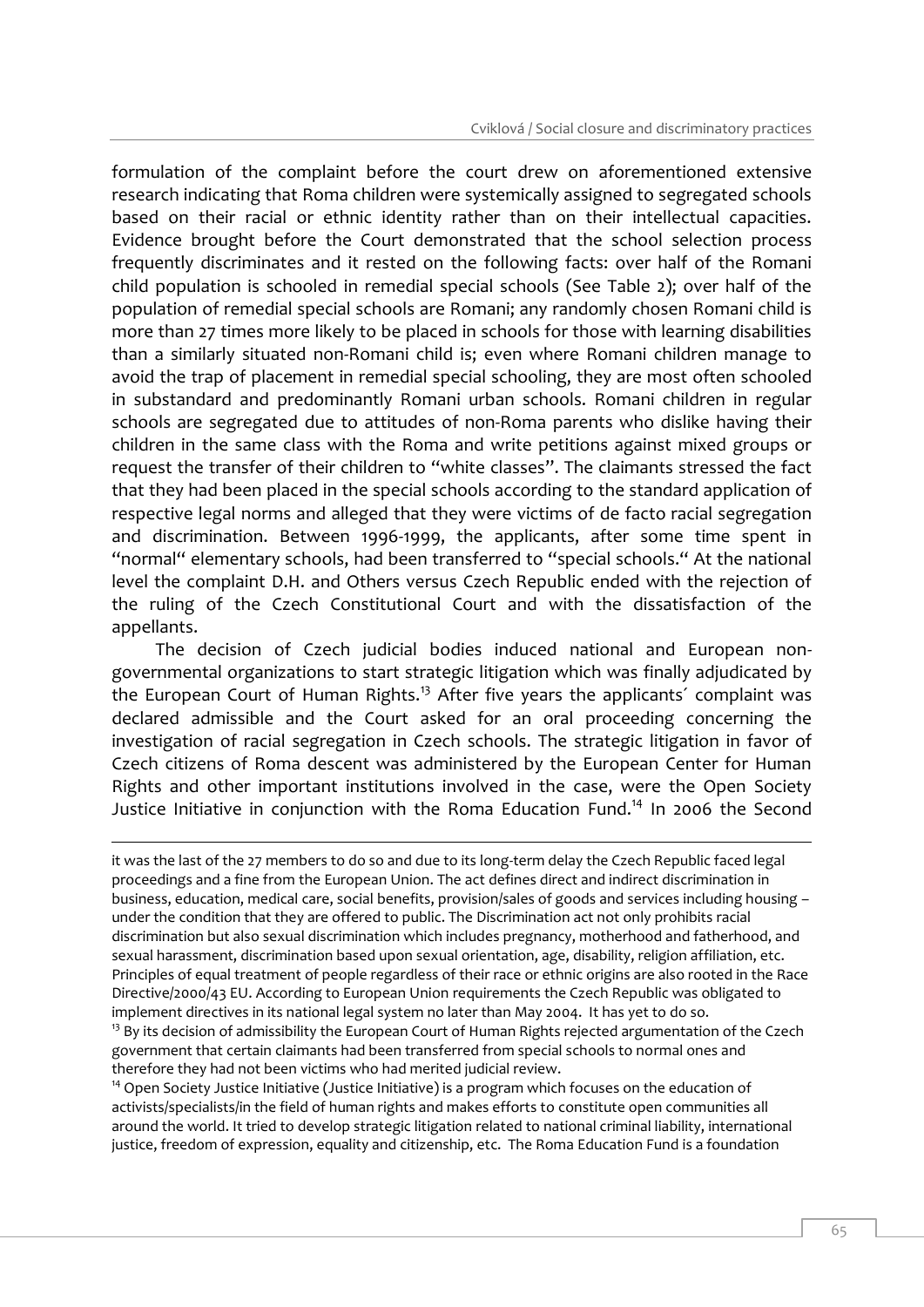Section of the European Court of Human Rights found no evidence of discrimination against the applicants based upon three factors. Firstly, they argued that the system of schooling was not established solely to cater for Roma children but with the legitimate aim of assisting children with slight mental disabilities to obtain a basic education (Fredman, 2007). Secondly, tests for placement in the school were administered by professional psychologists and it was not the role of courts to go behind the established facts of the case and require the government to show that individual psychologists had not adopted a discriminatory approach to these particular children. Third, the applicants' parents failed to appeal against the decisions to place their children in special schools and in a number of cases the parents had even requested that their children be transferred to special schools.

| <b>School</b>  | <b>Total student body</b> | Romani pupils | %     |
|----------------|---------------------------|---------------|-------|
| Kapitána Vajdy | 193                       | 31            | 16,6  |
| U Haldy        | 166                       | 27            | 16,26 |
| Čkvalova       | 191                       | 49            | 25,65 |
| Na Vizině      | 190                       | 110           | 57,89 |
| Karasova       | 156                       | 121           | 77,56 |
| Těšínská       | 159                       | 135           | 84,9  |
| Ibsenova       | 136                       | 128           | 94,11 |
| Halasova       | 169                       | 161           | 95,26 |
| Total          | 1360                      | 762           | 56,03 |

**Table 2. Romani children in remedial special schools in Ostrava, Czech Republic, 1999**

Source: Laubeová, Laura. Inclusive School-Myth or Reality. In: Cahn, Claude (ed.) *Roma Rights: Race, Justice and Strategies for Equality.* New York: IDEA, 2002. page 87

The applicants were dissatisfied with the decision of the Second Section of the European Court of Human rights and therefore they appealed. The Grand Chamber ruled 13 votes to 4 that there had been indirect discrimination against the school children in the provision of education, finding a violation of Article 14 (prohibition of discrimination) of the European Convention on Human Rights read in conjunction with article 2 of Protocol 1 (right to education). The decision held that the disproportionate assignment of Roma children to special schools without an objective and reasonable justification amounted to unlawful discrimination; the most groundbreaking element of the court´s decision was that it explicitly embraced the principle of indirect discrimination, reasoning that a *prima facie* allegation of discrimination shifts the burden to the defendant to prove that any difference in treatment is not discriminatory.

with the goal to eliminate educational differences between Roma and non-Roma citizens by means of new social policies and establishment of programs which deal with quality of education among Roma. The foundation also provides advice to governments and organizations which deal with Roma education processes and financial programs which were introduced by non-profit organizations and local and central governments and which have been defending institutional changes of social policies in the educational systems trying to improve Roma inclusion. The foundation has been financed by European and North-American governments as well as by other means.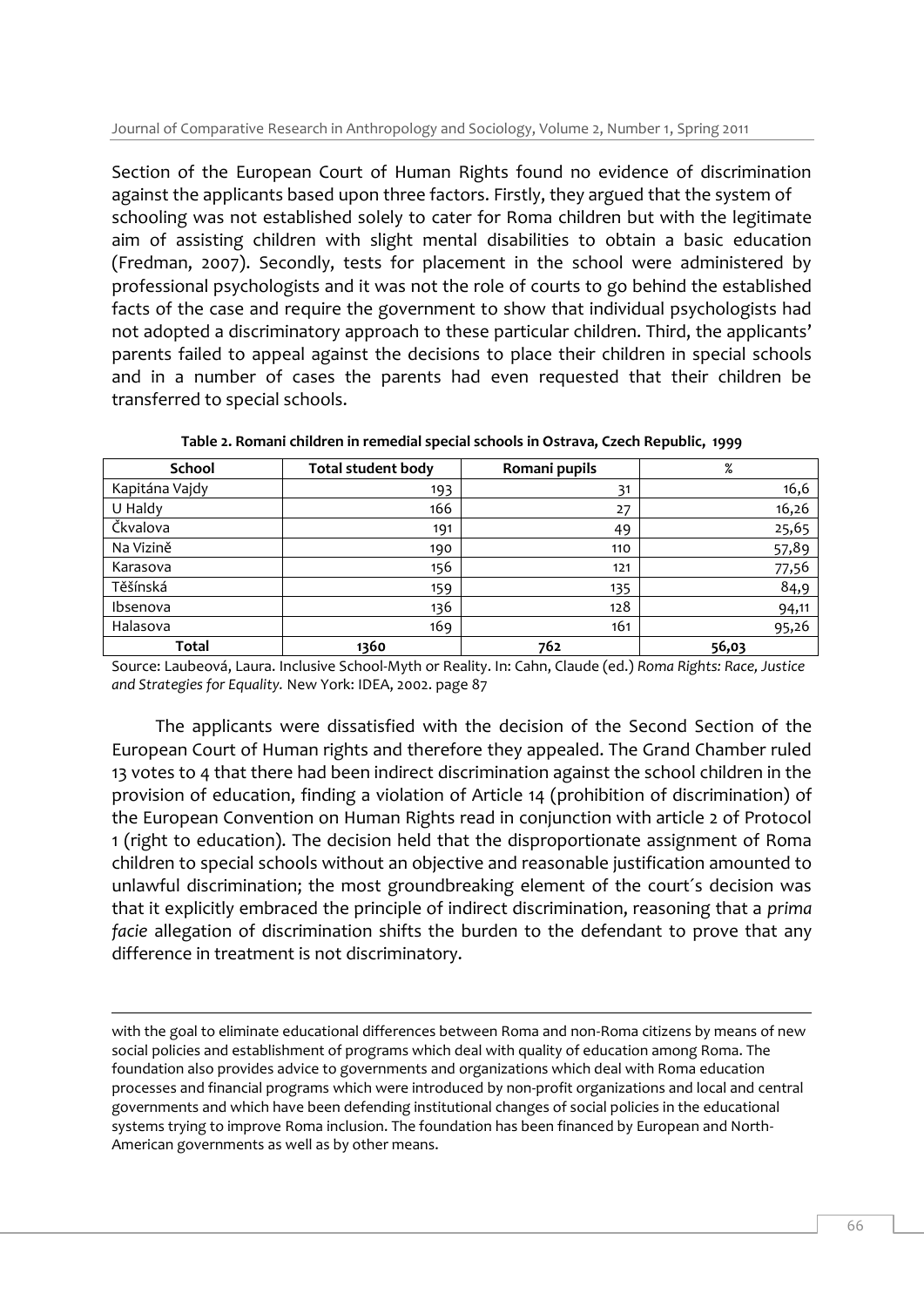The legitimation strategy of the argumentation of the Grand Chamber of the European Court of Human Rights was based on the fact that, as the result of their turbulent history and constant uprooting, the Roma are a specific type of disadvantaged and vulnerable minority in need of special protection under the convention and, that due to their segregation, applicants received an education which compounded their difficulties and compromised their subsequent personal development instead of tackling their real problems and helping them integrate into ordinary schools and developing the skills that would facilitate their life among the majority of the population.<sup>15</sup> Although the judgment the Court decided only upon compensation for 18 citizens, it had a large-scale symbolic meaning in the region and, together with judgments developed by Amnesty International, contributed to a new power interplay between the Council of Europe and the Czech Republic:

Unlike in previous time, it was now argued that a good school is good for all pupils, regardless of their differences, and that mainstream schooling is definitively better than segregative schooling (Šmausová, 1999). In fact the segregation of Romani children in special schools in the Czech Republic more or less limits their cultural and social capital to members of the same ethnic and social group, while for the sake of broader integration in majority society, they are supposed to look for bridging capital in Czech society. While bonding social capital is based on homogenous principles, bridging social capital implies contacts developed from originally marginal and weak ties among the Romani minority on the one hand, and majority Czech society on the other (Putnam, 2000). Thus, bridging social capital contributes to the integration of Roma and the Czech majority and increases solidarity among various social groups. It implies a communication between and among socially distanced groups and, therefore, it is more valuable from the perspective of a prospective social opening of borders existing between the Romani and Czech population. Unfortunately, this is not always easy to achieve.

#### **Conclusion**

-

Notions such as fluidity of social borders and concepts of direct and indirect discrimination have been particularly useful for a better understanding of the degree of integration of the Roma minority in Czech society. Particularly it is thanks to a differentiation between social exclusion and closed social relationships that one can better understand different layers of social borders between Czech society on the one hand and the Roma minority on the other. While, on the basis of national and international reports, one can speak about almost 50% of socially excluded Roma people at the national level, segregation tendencies in the educational system and recruitment

<sup>&</sup>lt;sup>15</sup> In 1990 there had occurred changes having positive influence on Roma pupils. For example, according to the directive of the Czech ministry of Education, from 1995 graduates of special schools have the possibility to continue their education. Special attention was also paid to preschool education in the sense that various educational institutions started to organize preparatory classes for children from socially disadvantaged environments. Czech elementary schools - in the same way as other elementary schools in Central and Eastern Europe - institutionalized the profession of Roma pedagogical assistants responsible to assist teachers and establish relations with Roma families.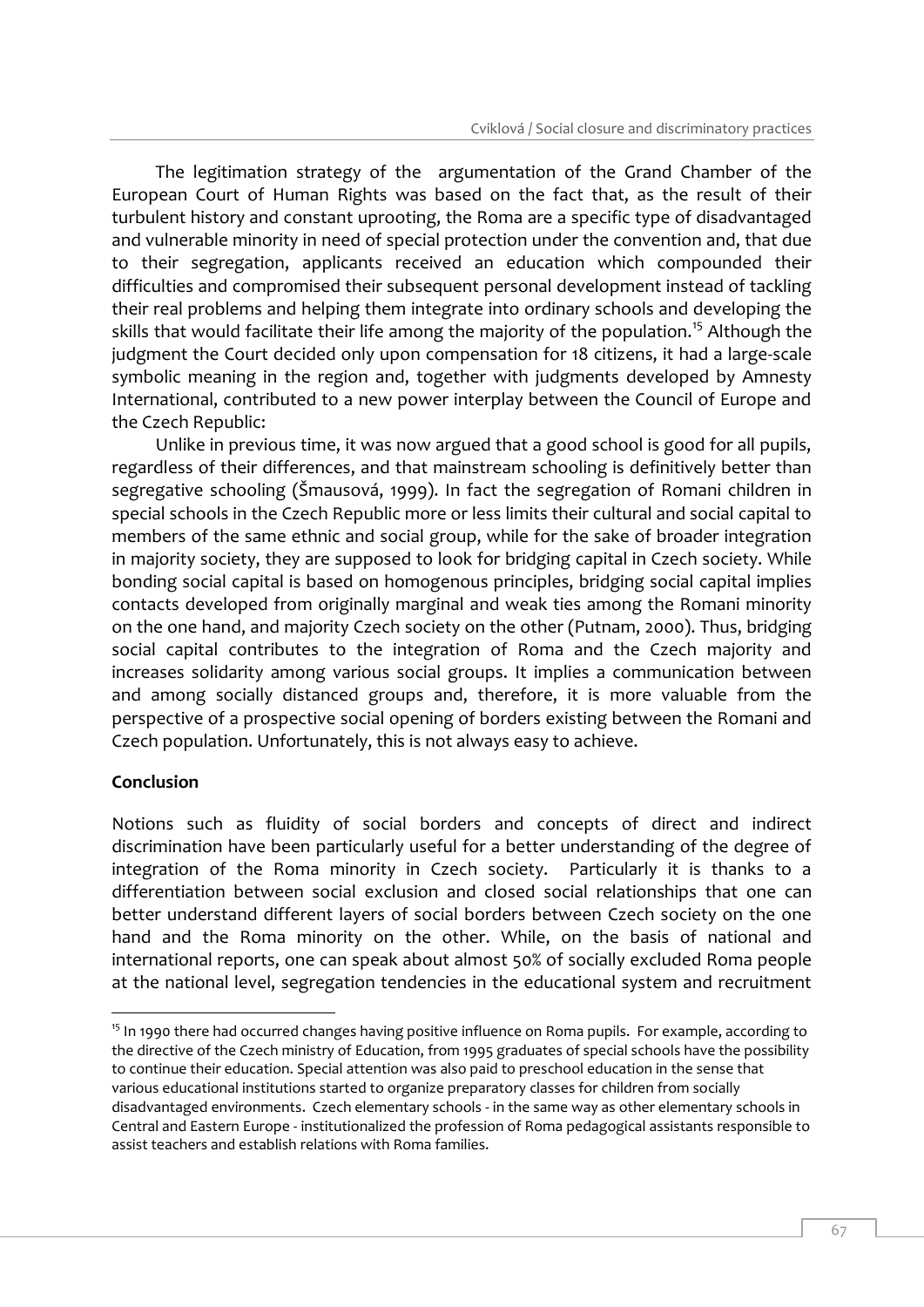processes of the labor market indicate broader mechanisms of social closure from the part of the Czech majority. The marginalization of the Roma people does not only mean that they have a poor quality of life: the rise of ethnic tensions also includes a rise in criminality.

According to a recent estimate of the World Bank, as well as other sources, expenditure on socially excluded groups living on welfare cost the Czech Republic at least sixteen billion crowns every year (Komárek, 2009). Explaining social borders and planning their prospective social opening should draw on an institutional framework determined by national, European and international regulations and, secondly, on grassroot non-discriminatory practices or non-discriminatory social customs (Foster, 2008, 2009). Particularly thanks to new ways of interpretation of direct and indirect discrimination implied in the landmark case issued by the European Court of Human Rights, we could understand that paternalism and institutional racism manifested by educational and local segregation are more dangerous than open expressions of racism; the damage caused cannot be identified and redressed quickly and easily and requires fundamental changes to the worldview of majority population.<sup>16</sup>

Modifications of social borders due to racial discrimination and particularly new options of strategic litigations can also be helped by the implementation of the Race Directive. This does not limit the effectiveness of the prohibition of discrimination in regards to employment, but rather it extends the prohibition to education, training, social security, health care, access to goods and services including housing.<sup>17</sup> Social opening and the facing of discrimination in the Czech Republic could also be facilitated by the institutionalization of innovative elements such as the introduction of prosecutors who would specialize in discrimination, the creation of special tribunals or chambers

<sup>-</sup><sup>16</sup> For example the efficiency of recently passed anti-discrimination law would definitively depend on the prospective empowerment of Czech citizens to formulate their claims on the one hand, but on the other, one should be critical of popular ideas that the new law would lead to a "contamination" of the Czech legal system due to the parallel coexistence of antidiscrimination regulations. The abovementioned cases of racial discrimination heard by various courts have shown that a multiplicity of antidiscrimination regulations also offer to claimants more options as they can consider the use of various articles of international, regional as well as Czech norms – the parallel existence of antidiscrimination regulations thus also enlarges the number of legal and other institutions that could deal with the case and thus indirectly multiplies the possibilities of winning litigation.

 $17$  The Directive also takes into consideration procedures for sanctions and the enforcement of rights should there be an alleged violation – these procedures include "shifting the burden of proof". The implementation of the Race Directive in the Czech Republic should also be accompanied with screening processes, this means implementing measures that would be able to abolish any lawful, semi-lawful or administrative regulations in contradiction with the principle of equal treatment – these "flaws" have very often been part of individual or collective contracts, directives at the level of enterprises, in the rule of profit and non-profit associations, independent professions of organizations of workers and employers. Apart from conceptualization of direct and indirect discrimination The Race Directive also supports states´ efforts to intensify social dialogue among various social partners and non-governmental organizations in order to address discriminatory forms of conduct. Thus the integration of The Race Directive into the Czech legal system could open cultural space to new and wider strategic litigations which appeal in legal practice ad hoc and which are "transcendental" in the sense that they are much more influential than one concrete case.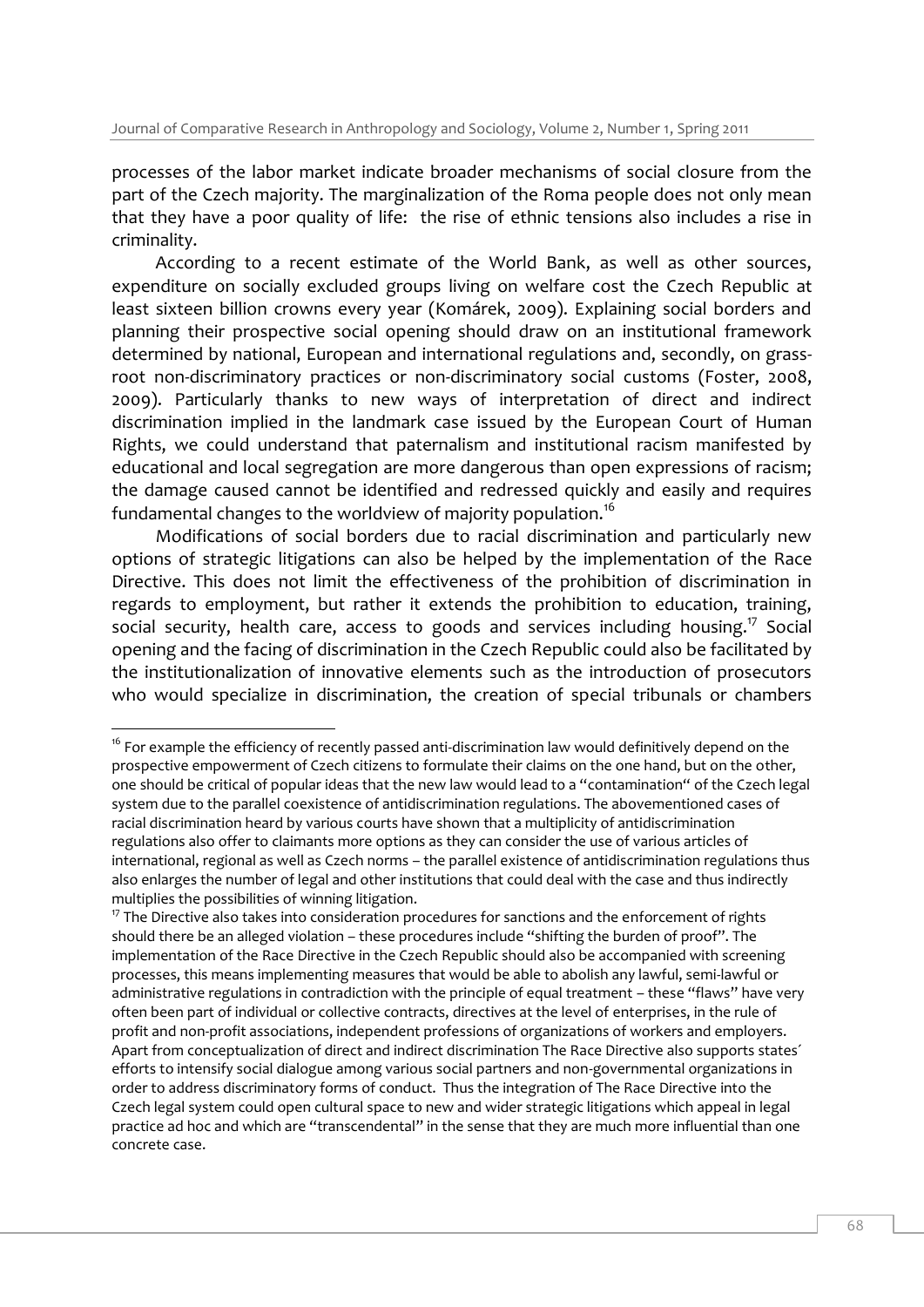focused on discrimination similar to the Equality Tribunal in Ireland, or specialized entities with quasi-judicial competences such as the Commission for Racial Equality in the United Kingdom (Shaw, 2003).

The aforementioned case of D. H. and Others not only modified legal interpretation or discrimination according to the Convention, but it also opened new questions concerning social policies and the redistribution of resources at the national level. According to Czech laws as well as other laws in Central and Eastern Europe, Roma assistants can be employed at various levels of the educational system, with the elementary level being the actual focal point.

As the result of the judgment of the Grand Chamber, the case was transferred to the Committee of Ministers of the Council of Europe to ensure the implementation of the decision in order to put an end to the violation found by the Court and to redress so far as possible the effects. The body charged with implementing the judgment meets periodically to consider the actions that have been taken by the government of the Czech Republic and in the last two years they decided that more information was needed on the impact of the 2005 Czech School Act in practice, as well as with regard to dissemination of the judgment and awareness-raising of all actors concerned. Nevertheless, improvements concerning discriminatory practices, diminution of social closure and increase of bridging capital should have more sources: only common efforts of national, European and international institutions and civil society forces could eliminate stereotyping and promote multicultural values concerning the Romani minority as well as other ethnic groups.

#### **REFERENCES**

Bobek, M., Boučková, P., Kühn Z. (2007) *Rovnost a diskriminace [Equality and discrimination]*. Praha, C.H. Beck.

Brown, R., Turner, J.C. (1981) Interpersonal and intergroup behaviour. In: Turner, J.C., Giles H. (eds) *Intergroup Behaviour,* Chicago, University of Chicago Press.

Čížinský, P. (2006) *Diskriminace. Manuál pro pracovníky institucí*. *[Discrimination. Manual for workers in the institutions].* Praha, Poradna pro občanství/občanská a lidská práva.

Durkheim, É. (1966) *Suicide*: *A Study in Sociology.* New York, The Free Press.

Ellis, E. (2005) *EU Anti-Discrimination Law*. Oxford, Oxford University Press.

Foster, S. (2008 and 2009) *Human Rights and Civil Liberties*. Oxford, Oxford University Press.

Fredman, S. (2007) *Antidiskriminační právo [Antidiscrimination law]*. Praha, Multikulturní centrum Praha/Poradna pro občanství/občanská a lidská práva.

Giddens, A. (2000) *Sociologie [Sociology]*, Praha, Argo.

- Gillborn, D. and Gipps, C. (1996) *Recent Research on the Achievements of Ethnic Minority Pupils.* London, Institute of Education and Office for Standards in Education.
- Laubeová, L. (2002) Inclusive School-Myth or Reality. In *Roma Rights : Race, Justice and Strategies for Equality.* Amsterdam-New York, IDEA.

Komárek, M., (2009) Děti na odpis [Children to be depretiated ]. *Respekt 45,* pp. 40-45.